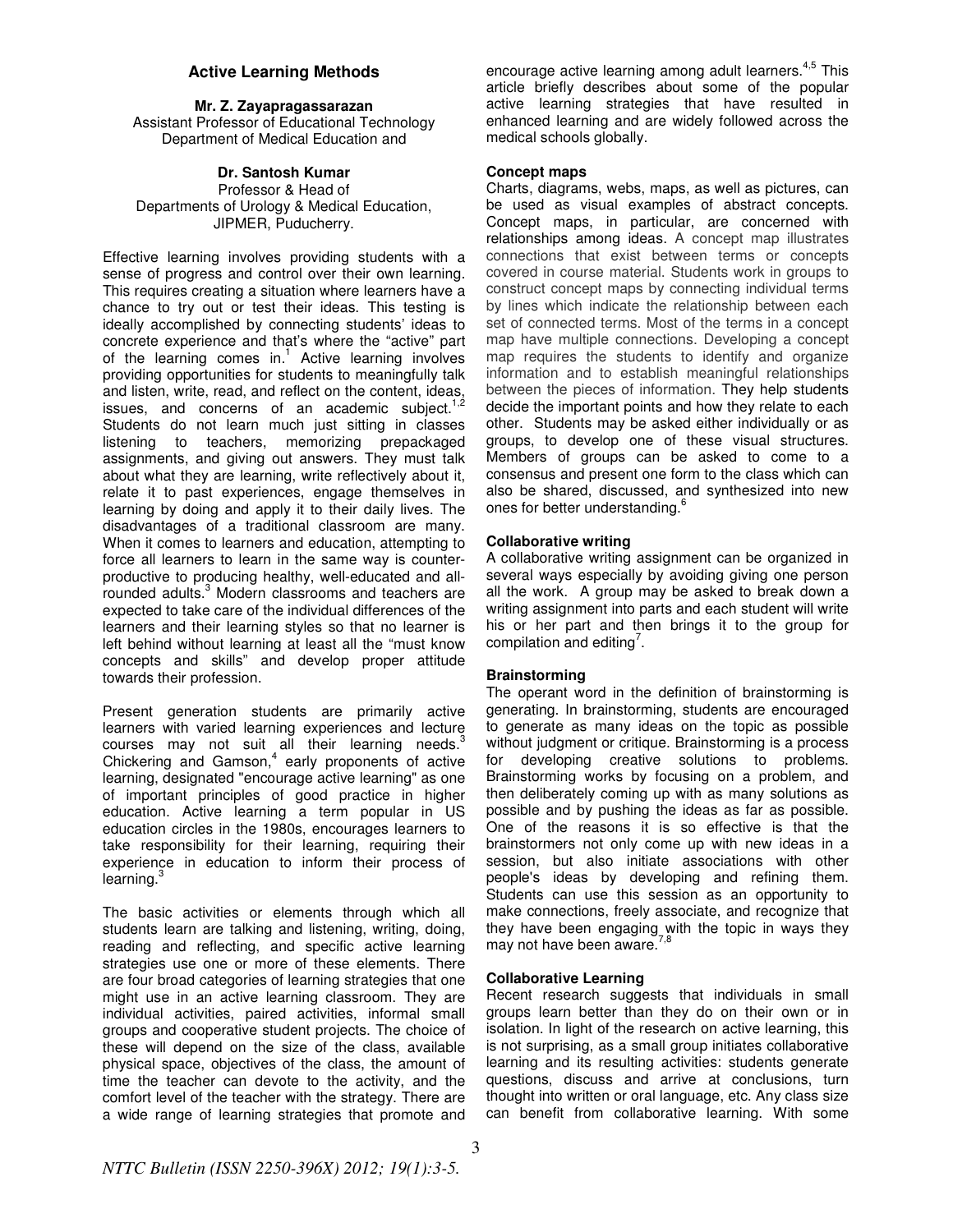modifications, groups can be successful even in very large lecture classrooms.

# **One Minute Paper/Free Write**

In this method participants are asked to write for 2-3 minutes on a topic or in response to a question developed by the faculty for the session. This is particularly useful in those moments where facilitators want the participants to move from one level of understanding to another, from presentation of new ideas to application of ideas, from considerations about self to situations involving others.<sup>9</sup>

# **Scenarios/Case Studies**

In this method participants discuss and analyze the scenario/case provided by facilitator, and deliver presentations on their findings to other small groups or to the whole group or simply record ideas on an overhead/white board so that the facilitator can draw questions and synthesis from the material. Participants can also develop (individually, in pairs, groups) their own work-based case studies and exchange them with others for discussion and analysis.<sup>9</sup>

# **Problem-Based Learning**

Problem-based learning (PBL) begins with a problem prepared by the instructor that generally cannot be easily solved without data collection and mastery of subordinate skills. Students search for resources and faculty guide students to collect information and resources. Faculty help students learn to frame the right questions, formulate problems in clear and organized language, explore alternatives, and make effective decisions. The theory is that by solving problems students learn to generate procedures that they can use again when they encounter another, similar situation.<sup>9</sup>

# **Team-Based Learning**

Team based learning is a type of collaborative learning which is generally characterized by students working in groups in some sort of learning activity. The basic concept is that they will be able to help each other learn better than if they were to study alone. Team Based Learning is a method where the students study the material outside of class. When the students get to class, as individuals they take a readiness assessment test (RAT) over the material they were assigned to read. This is generally a multiple choice test over the reading content, which is collected when they finish. When everyone finishes, the pre-assigned group gets together, and they take the same test as a group. discussing the possible answers, and making a group decision on the best answer. Here they get immediate feedback whether their answer was correct or incorrect. Teams can also be given a critical thinking task to a problem that does not necessarily have a correct or incorrect answer. By applying the TBL technique a group decision on the best answer can be made by the teams. The teams can then present their answers and give a rationale for their solution.<sup>9,10,11</sup>

# **Case-based Instruction**

Case-based instruction (CBI) is different from PBL in which students are exposed to the content for the first time when they read the scenario. The scenario becomes part of the explanation of the lesson in PBL. CBI, by comparison, introduces cases after the students have completed lectures or lab units. They apply learned theories to real-life situations. The use of cases allows students to integrate and apply developing clinical and basic science knowledge and skills such as clinical reasoning, critical thinking, problem solving, and interpersonal ability to hypothetical or real case scenarios. Case studies provide a process of participatory learning that facilitates active and reflective  $learning<sub>o</sub>$ 

#### **Panel Discussions**

In panel discussions students are asked to give presentations by working in groups and then receive questions from the rest of the class after the presentation. This could also be turned into a debate where groups are given alternative positions to defend and the groups present their arguments, followed by whole class discussions on the topics.<sup>9</sup>

### **Teaching to learn/Peer teaching**

In this the students are helped to adjust to a new role by having them teach to a small group. Explain them of all the active teaching and learning techniques that they could use and give them enough preparation time. Students may be provided with clues on what facilitators are expecting from them. Topics that would supplement the class should be provided for teaching. Some of the more effective students to teach to the entire class should be selected for this method. Facilitators can also participate as students and ask helpful or follow-up questions that will help the student teacher to extend himself/herself.<sup>10</sup>

# **Role Playing, Drama, and Simulations**

Affective qualities such as empathy, as well as understanding of concepts can be stimulated through role plays. Putting all the theories into practice, simulation can be the students' first chance to face the realities of what they have learned and the attitudes they have connected to the learning. Simulation is a growing topic on the Internet and a search in the concerned discipline may show several simulations that one can use for his/her classes.<sup>11</sup>

# **Conclusion**

The benefits of active learning are widely acclaimed in higher education. There is some research evidence that this approach supports critical thinking and problem solving which are essential determinants of quality medical education.<sup>4</sup> Active learning promotes proper knowledge, attitude and skills among the students. The basic concept is that students will be able to learn better if they are subjected to active learning environments which also encourage learners to take responsibility for their learning.

#### **References**